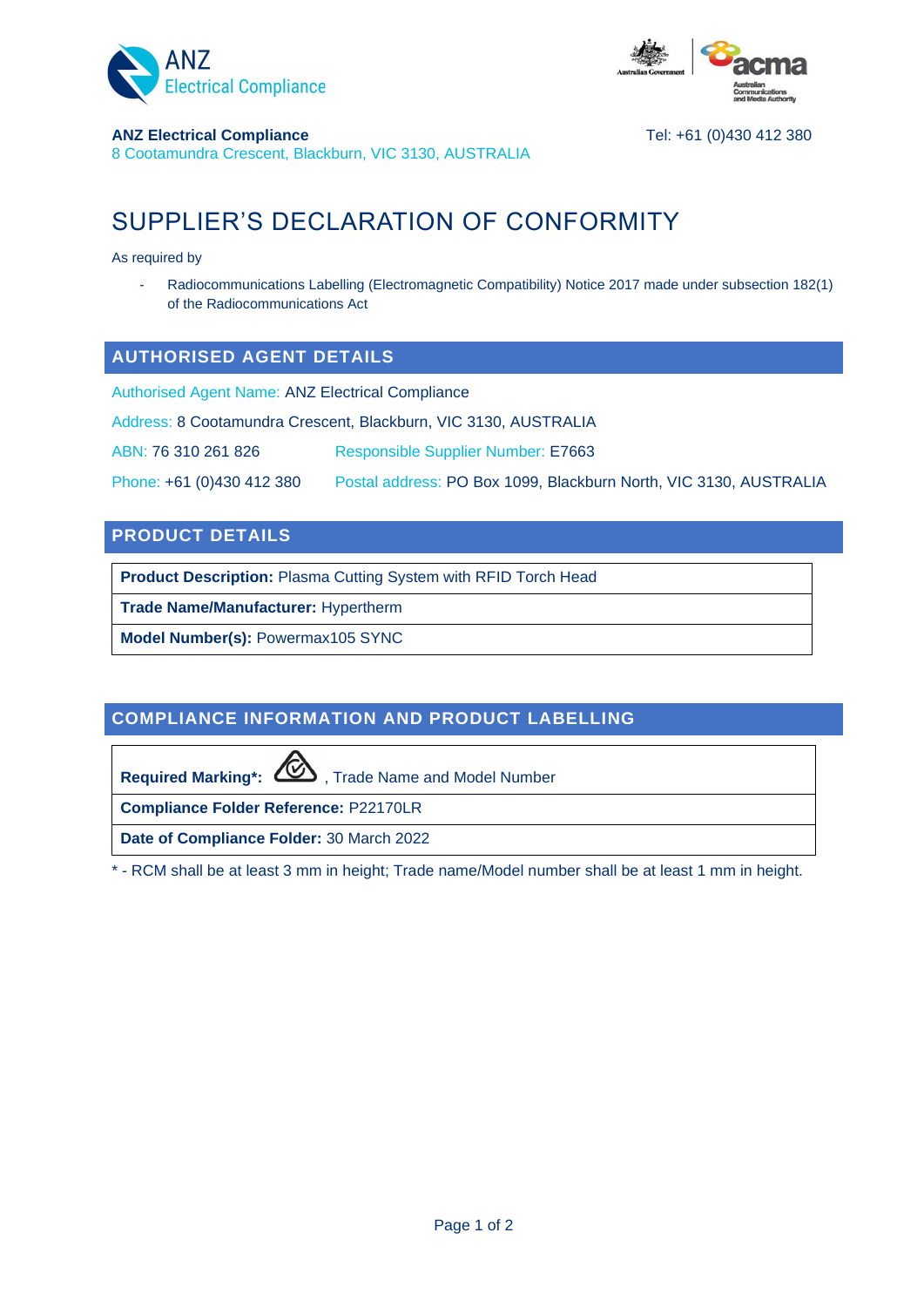



#### **ANZ Electrical Compliance** Tel: +61 (0)430 412 380

8 Cootamundra Crescent, Blackburn, VIC 3130, AUSTRALIA

### **COMPLIANCE – APPLICABLE STANDARDS AND OTHER SUPPORTING DOCUMENTS**

Having had regard to these documents, I am satisfied the above mentioned product complies with the requirements of the relevant ACMA Standards made under the Radiocommunications Act 1992.

The table below lists the details of the documents the above statement was made.

| Compliance<br>Level | Standard(s)                                                                                     | Report number        | Accreditation<br>(if required) |
|---------------------|-------------------------------------------------------------------------------------------------|----------------------|--------------------------------|
| 3 (High<br>Risk)    | Radiocommunications (Electromagnetic<br>Compatibility) Standard 2017<br>(IEC 60974-10:2014 +A1) | R-6404N-3, R-6404N-4 | <b>ANAB</b>                    |

### **DECLARATION**

I hereby declare that:

1. I am authorised to make this declaration on behalf of the Company mentioned above,

2. the contents of this form are true and correct,

3. the product mentioned above complies with the applicable above mentioned standards and all products supplied under this declaration will be identical to the product identified above, and

4. I understand under section 137.1 of the Criminal Code Act 1995, it is an offence to knowingly provide false or misleading information to a Commonwealth entity.

Joshua HUANG On 30 March 2022 Compliance Specialist ANZ Electrical Compliance